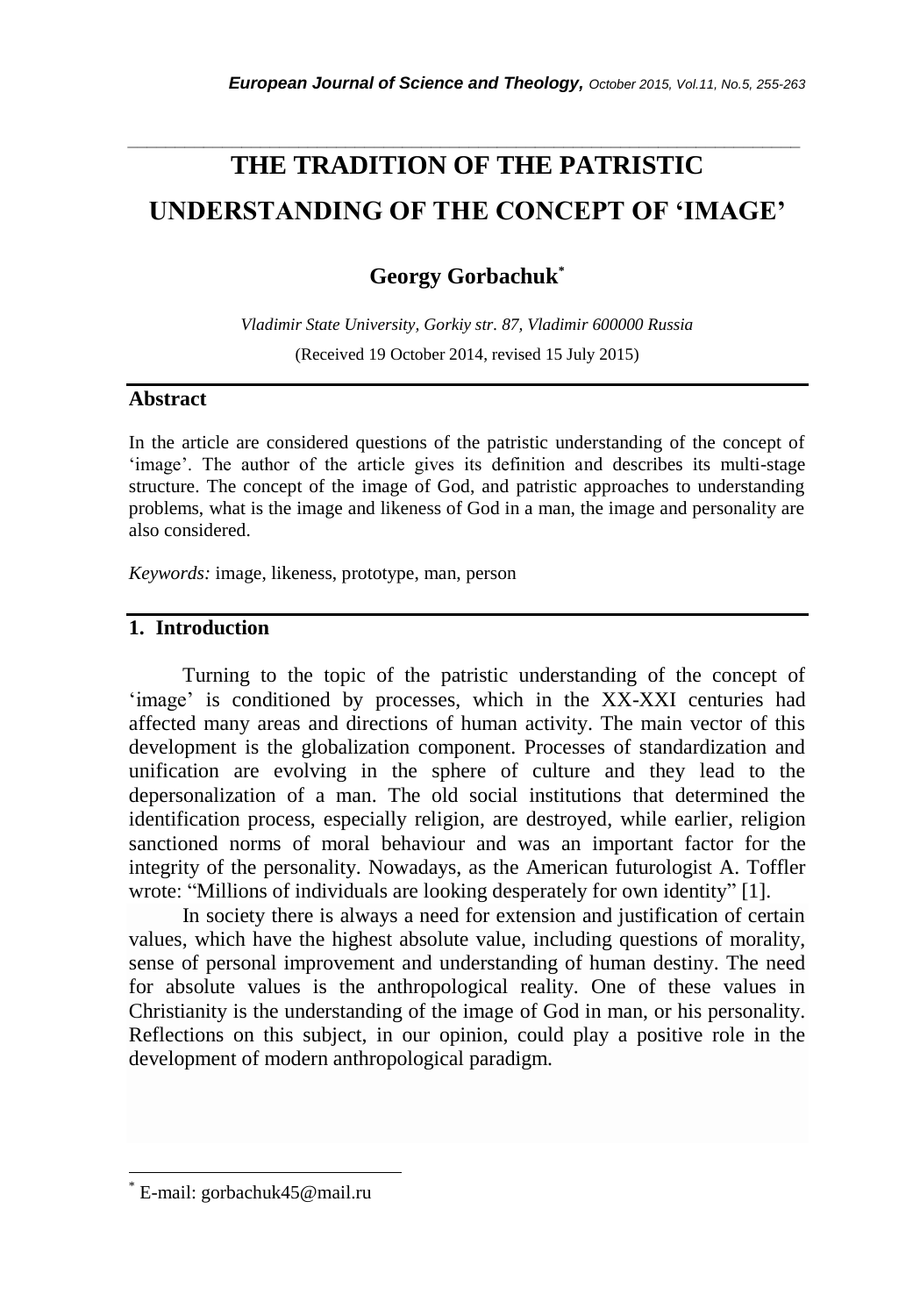#### **2. Theology of image**

Patristic theology of the image is very multifaceted. Saint Gregory the Theologian gives the following definition for the concept of 'image': "The very nature of the image is to be an imitation of the Prototype" [2]. Saint John of Damascus said about six areas of Theology of image in connection with its multi-stage structure.

The first direction is connected with the idea of God the Son as the image of the Eternal Father: "God himself gave birth to the first begotten Son, and His Word, His living image" [3]. All the patristic tradition shows about it.

The second direction develops the idea of the image as being located in the representation of God that has to be from Him, that is, His Eternal Council, and always remains the same. If for God anything is pre-determined, it is certainly in the future to happen. But before its being in Divine, thought it had already been endowed with signs and images.

The third way, according to Saint John of Damascus, is descended from God, man, who is endowed with His image and likeness.

The fourth way is that when Scripture creates verbal images and views, outlines invisible and incorporeal objects depicted in body, in order to give us some ideas as God and the Angels, because we are not in a position to contemplate the incorporeal without appropriate colours and shapes.

John names the fifth kind of image as the one that foretells the future, as, for example, the burning bush (Exodus 3.2), the fleece which was dry (Judges 6.40), and so on.

 The sixth direction of the theology of the image is a reminder of the past for teaching virtues. This is either a verbal description or a material sign, as, for example: tablets, stamina, rod, or position in the Ark of the Covenant (Exodus 34.28, 16.33-34, Hebrews 9.4-5).

The reasoning of Saint Augustine is very important and interesting, in what should be invested in the concept of the 'image of God'. In the exact sense this concept "applies only to creation, for which between it and God there is no intermediate nature" [4]. Hence, in the true sense of the image of God, there are only incorporeal and mortal beings, i.e. angels and men. The same can be argued in relation to the Images of the Holy Trinity.

## **3. The concept of the image of God**

Based on his mystical experience, the monk Simeon the New Theologian gives an absolutely amazing and unique testimony of the trinity of the Images: "The Son is the most precise image of God the Father. So, the image of the Father is the Son, and the Son is the Holy Ghost. He who has seen the Son has seen the Father, and he who has seen the Holy Spirit has seen the Son." [5]

So, the Holy Spirit is the perfect image of the Son. This testimony, which was forgotten by theologians, seems to be the most important. The old debate between the East and the West on the issue of the "filioque" could unlikely have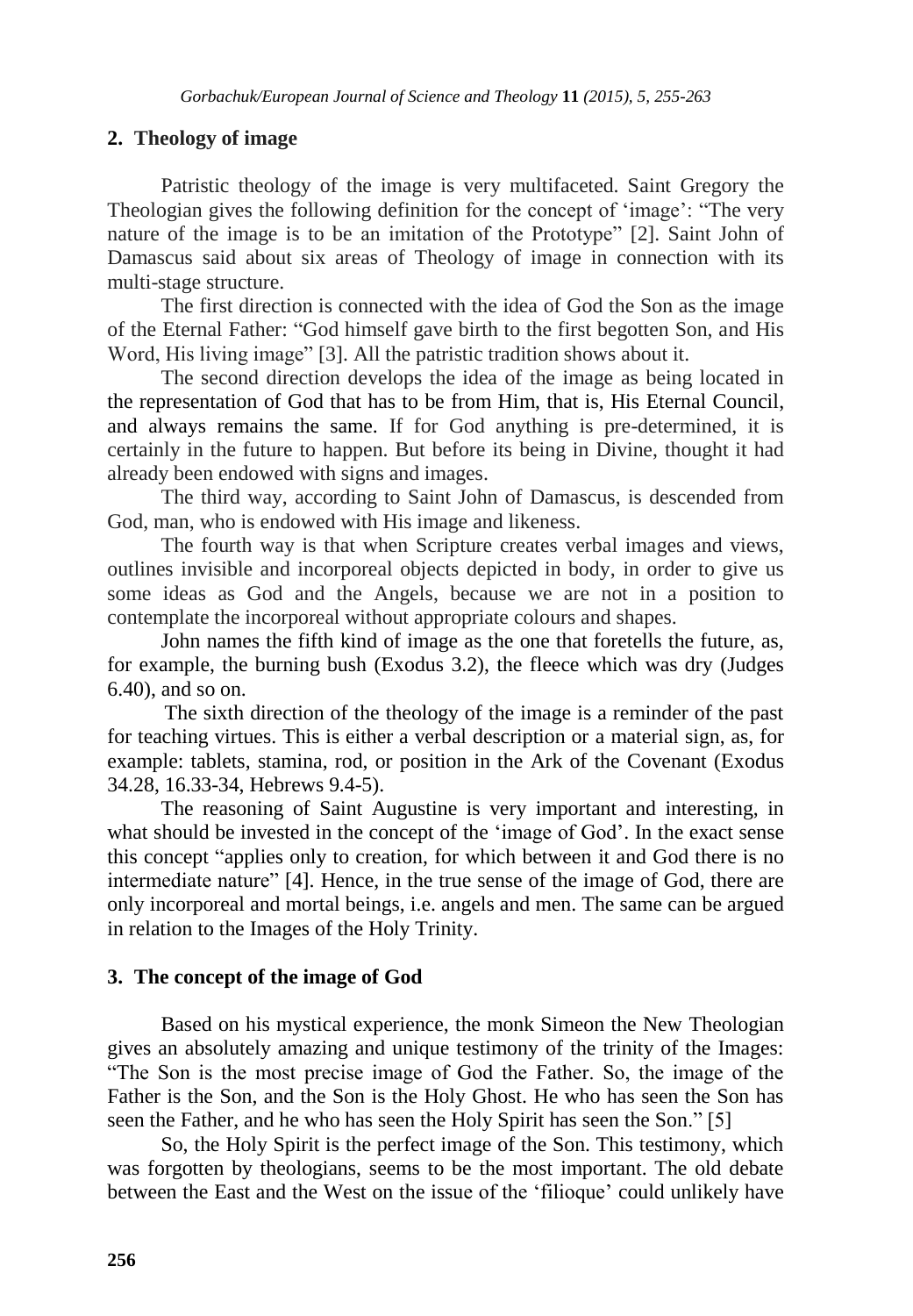developed with such fury, if both parties had paid attention to such evidence. More than six hundred years before the monk Simeon, Saint Gregory the Theologian wrote: "the Son is not separate from the Father, and the Holy Spirit is not separate from the Son, just as thought is inseparable from the mind" [6].

Careful reading of the above text of the monk Simeon suggests that the trinity of Divine Images, coinciding with the Holy Hypostases, is combined by a common Image of the Triune Godhead. This is confirmed by the Biblical text: "And God said, let us make man in Our image and after Our likeness... And God created man in His own image, in the image of God he created him; male and female he created them." (Genesis 1.26-27) It should be noted that the Image of the Triune God is conceived of as Individuals in tandem with the likeness to each other. *So, Triune deity is the Divine consubstantial with the Father in the Son and the Spirit, the Son in the Father and the Spirit, the Spirit in the Father and the Son.*

As has been said above, "the very nature of the image is to be an imitation of the Prototype" [2]. But, according to our opinion, there is one exception. The Eastern Church, like a great jewel, stores among the ancient Symbols of faith the unique mystery of the Symbol of Saint Gregory, Bishop of Neocaesarea. In the period of hard struggle of the Church with heresies he was taught the extraordinary mystical way. In this dogma is the unanimity of the Holy Trinity, while the Images within are brief and extremely concise.

In the Creed, the first Person of the Holy Trinity is called the Father, the Eternal, the Parent, the Only, and nowhere named the Image. This is understandable. In terms of the Orthodox doctrine of the monarchy of the Father, this is the only case when talking about the Image is impossible, because the Father Himself is the sole and Supreme Archetype.

So, the image of the Divine Trinity is eternal and full of self-existent life and strength. It is in the "manifestations", as Saint Simeon the New Theologian says [7], – the images of the Image of the Divine Trinity, the creation – that the Creator is known by. Through the "manifestation" of eternal existence reflects itself in existence unoriginally, relatively, which in itself is fluid and changeable.

## **4. The image of God in man**

But what is the image of God in man in his essence? Perhaps Fulgenzi Raspiski came closest to the resolution of this question: "For saying the word image in the singular, He [God], is the unity of nature, in the image which created man; when He says: in Our image, in the plural, thus he shows that one and the same God, in Whose image man was created, is not the same Person. If in this same essence of the Father and of the Son and of the Holy Spirit were one and the same Person, the Scripture would not have said In Our image, but: "in My image'; and God would not have said: let us create, but: 'I shall create'. And if these three persons ought to be understood or accepted on faith as three substances, it would not be said in Our image, but: 'our images', for three different natures can be a single image. But since man is said to be made in a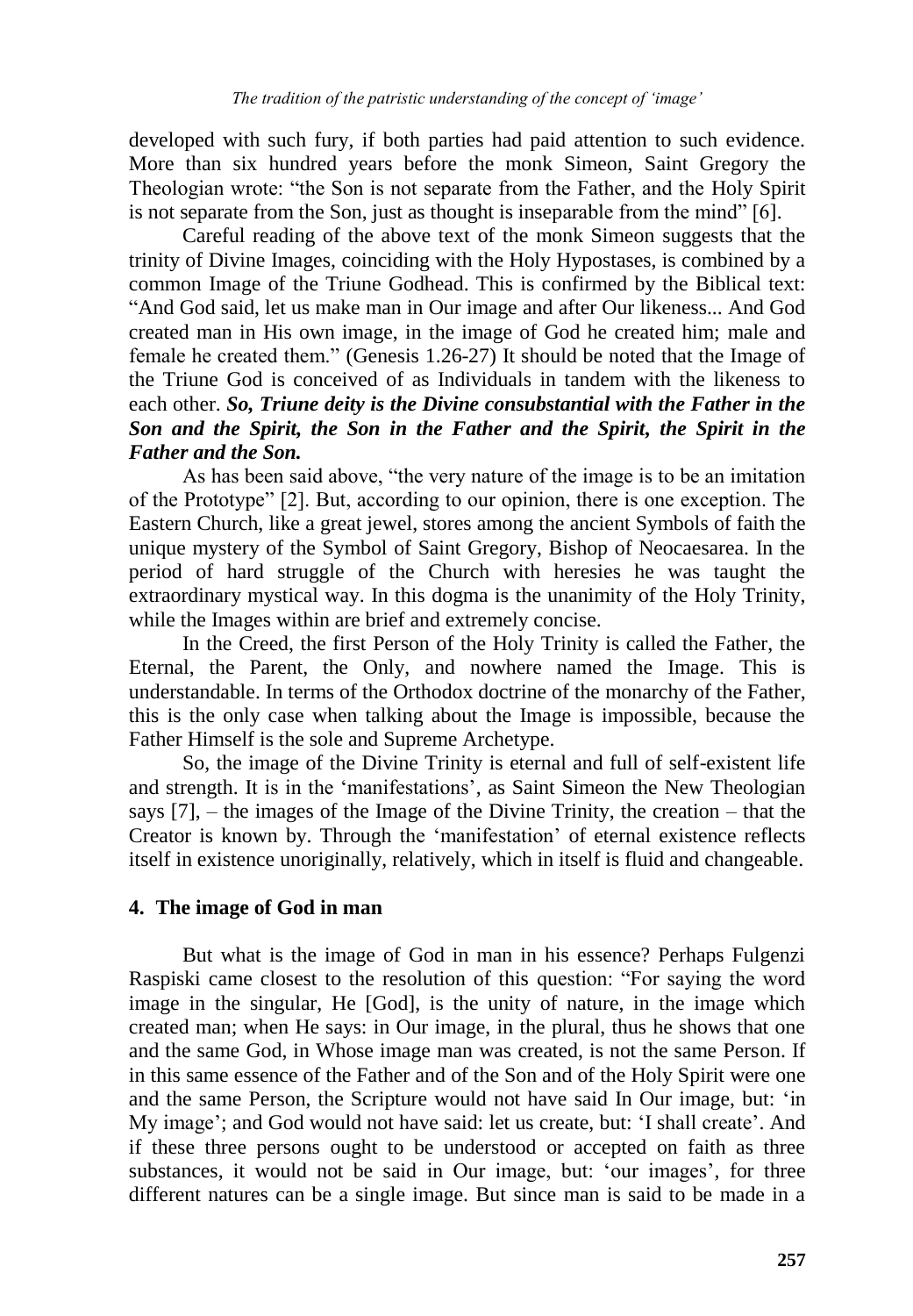single image of the one God, the Holy Trinity consists of one divine essence." [4, p. 41] It follows that the image of God in man is nothing else but the reflection of the image of the Divine Trinity.

For Latin fathers, as Fulgenzi, and Saint Augustine, the image of God in man is the reflection of the image of the entire Holy Trinity. For Augustine, "man is the image of the Trinity. He is not equal to the Trinity as the Son is equal to the Father, but as was said, moving closer to Him in virtue of some similarity." [4, p. 39] Augustine insists on this idea: ".... he was created in the image of the Trinity... for the Trinity is one God. And God created man in the image of God, that is, in His own image." [4]

However, some fathers wanted to bring the image of God in man as a reflection of the incarnation of God the Word, Who is the Image of the Father. Thus, they wanted to establish a direct link between the creation of a man and the coming Incarnation of God the Word. For example, arguing in this direction, Clement of Alexandria and Mariy Victorine defined man as "the image of the image", that is, Christ. According to Clement, Christ is the way, according to which man was created: "the Image of God is His Word... man is the image of His Word" [4, p. 39]. In addition, Clement was sure that the image of God in man is "the mind in man" [4, p. 39]. Mariy Victorine said the same: "...man is not created as the image of God but in the image of God, because only Jesus is the image of God, man is created in the image, i.e. it is the image of the image. But God said: 'in Our image'. It means that the Father and the Son are one in the same." [4, p. 39] In the last line of the quotation Mariy, as you can see, touches on the question of a single deity with the plurality of Persons in the divine nature.

As far as the "location" of the image of human nature is concerned, too, there was no consensus. Irenaeus of Lyons put it in the spiritual and the bodily structure of man. Other fathers, such as Origen, John Cassian and Ambrose saw the image of God in the soul and spirit of man. Origen wrote: "This person I said to be created in the image of God, we mean not physically  $\langle ... \rangle$  whoever is created in the image of God, is our inner being, invisible, incorporeal, incorruptible and immortal. That's what is truly proposed as the image of God." [4, p. 41]

According to Ambrose, "..... no flesh can be in the image of God, but our soul, which is free and in open-ended thoughts and advice rushes hither and thither, and, seeing, sees all  $\lt...$  so, in the image of God remains what one perceives is not bodily, but by the power of the mind..." [4, p. 42] Epiphanius generally believed that one should not even try to determine the place where the image of God is in man.

Nevertheless, it may be noted that this issue was limited to reflections or about the true nature of man, or, as in Western theology, on the presence of grace in the soul, and then in the body. Theologians reasoned about the qualities of the person in which he is most godlike. These qualities must be cultivated in the first place. The majority of the Alexandrian fathers shared this point of view.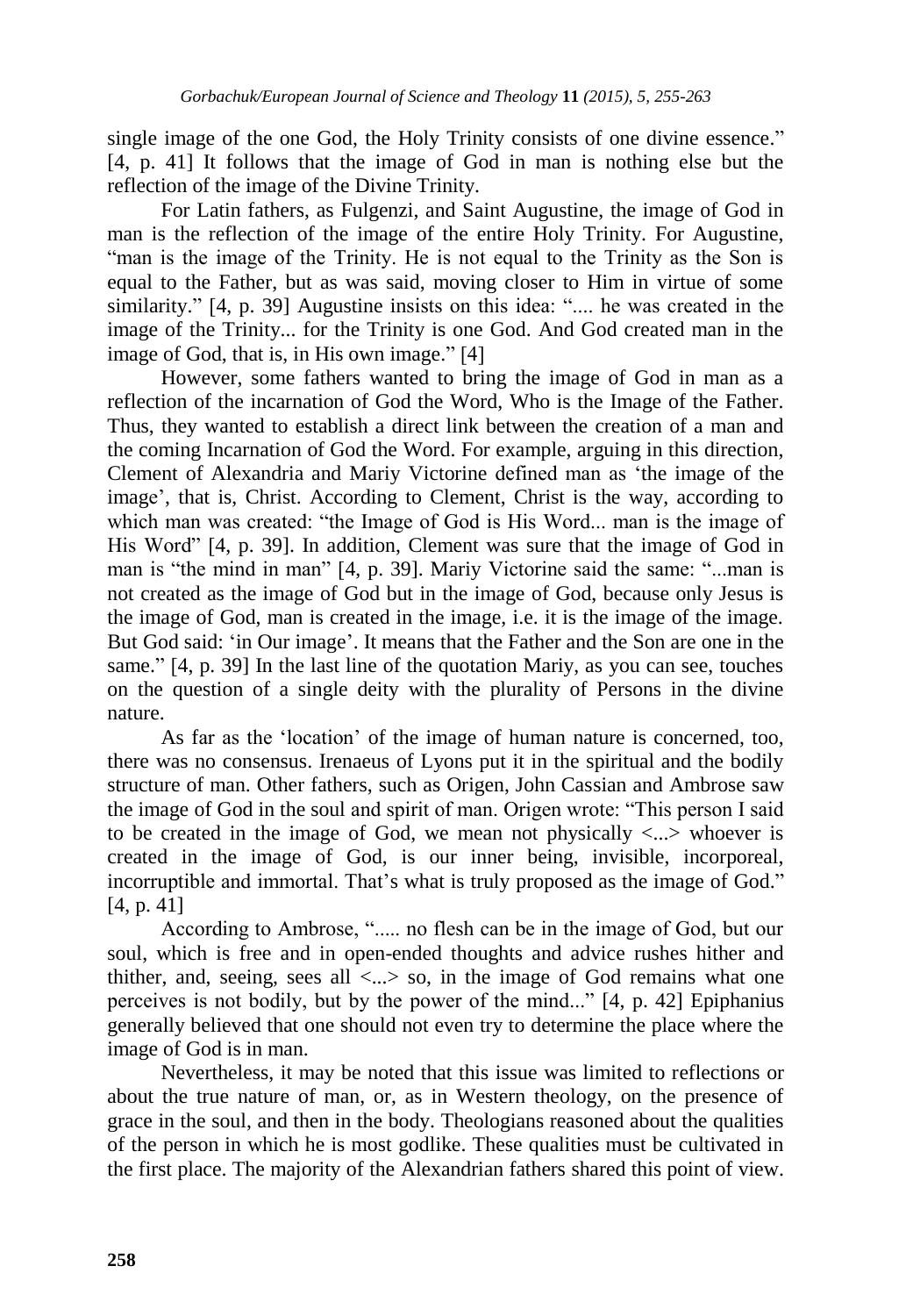Since God is Spirit, then to the extent that a human being is involved in the Spirit, it is the image of God.

Irenaeus of Lyons, Saint Maximus the Confessor, and the Syrian exegetes believed that the image of God is all part of human nature. Many mystic writers, including Rufus, believed that the image of God is in the region of the soul, on which the Holy Spirit has the greatest effect and sanctifies and is connected to it. For Cyril of Alexandria, the very soul sanctified by the Spirit is the image of God. Other fathers saw the image of God in all virtues - freedom, impartiality, responsibility, charity and so on.

The possession of reason, freedom, justice, and the manifold virtues - all this, in the opinion of the fathers, is a manifestation of the image of God. On this subject there are many texts. "If God is the fullness of good, and that is His image, the image that has similarity to the Prototype, to be filled with all good", says Gregory of Nyssa [4, p. 44]. "Is it not that what is in the image of God, always God?" asks Ambrose of Milan [4, p. 43]. God dwells in goodness and truth.

The presence of the image of God in man makes him a Regal creature: ".... to be made the way Nature reigns over all means nothing, as if the very creation immediately become the Regal nature... had in common with the Prototype, both the dignity and name. But not clothed in purple, not the scepter and the diadem showed his dignity (this has no Archetype), and instead of purple endowed with virtue." [4, p. 45]

Potami Lisbon saw the image of God in knowledge, which is given to the person of the Triune God: "He imprinted in the human face His image and said – In Our image. The knowledge of the Father and the Son given in the face of a man; and what the Father and the Son is the image of His face, captured in the first person, created out of the dust, that the people were astonished at God looking as the man." [4, p. 43]

Gregory Nazianzen brings together the concepts of life, soul, and image: "And created from substances the body having already been taken, and from myself investing life (that in the Word of God is known under the name of the soul and the image of God), performs as a second world, in the small greatness..., which occupies the middle ground between greatness and meanness..." [4, p. 44] According to Saint Augustine, the guarantee of the preservation of God"s image in man and its disclosure is "to be the image and likeness of God, and this image is stored only in respect to those in whom it is imprinted..." [4, p. 119]

Gregory Nazianzen identified the image of God with the divine spirit of life: "the Word, taking the part of the newly created Earth, created my image by immortal hands and gave it its life, because He sent in His spirit, which is the spirit of the invisible deity" [4, p. 64].

Gregory of Nyssa proposed the "inbreathing" of the image of God in man as a single act of creation of man: "... we assume one common beginning of his stock, so he's not older, not younger than himself and it is not first corporal, and then another"  $[4, p. 66]$ .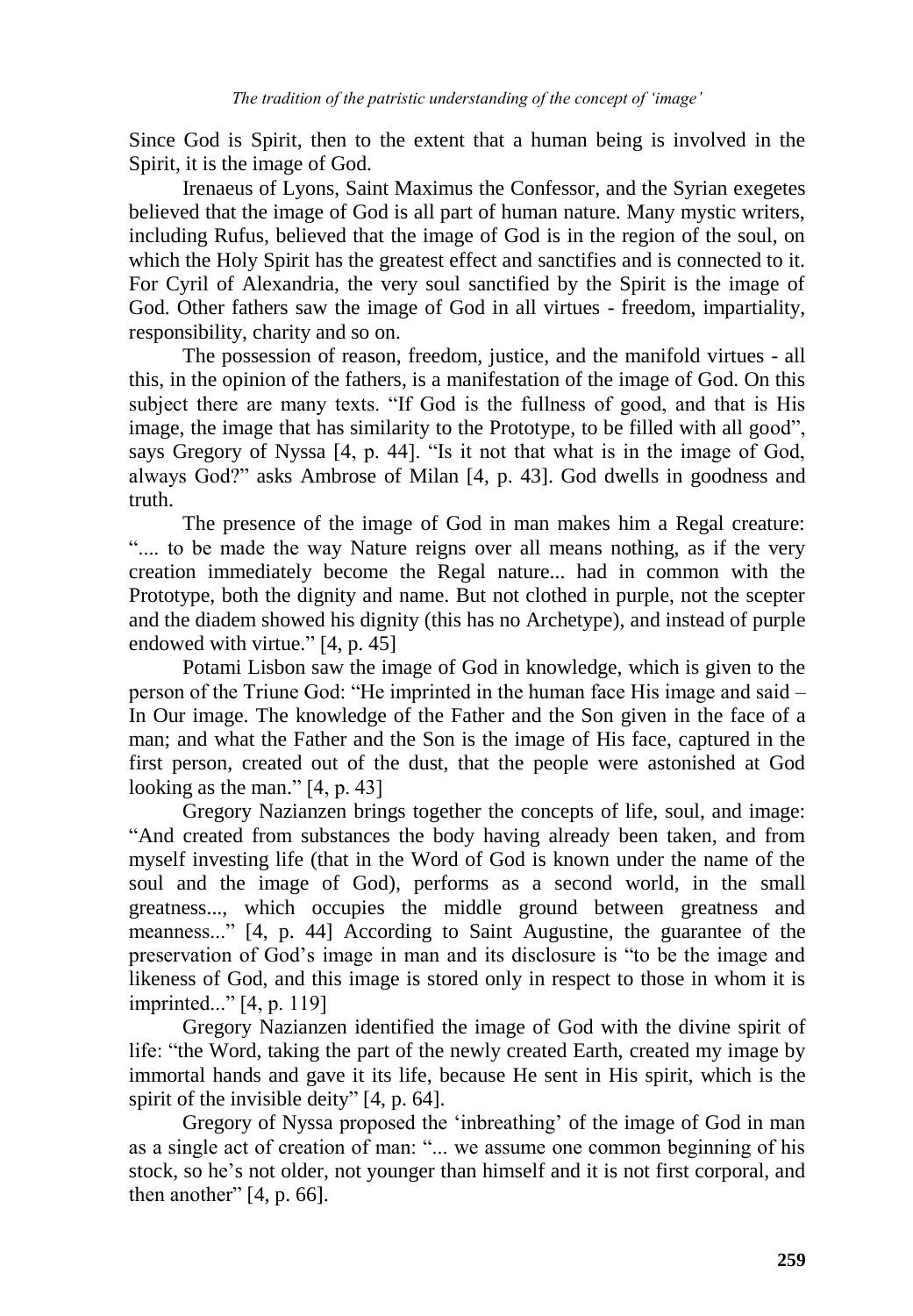The division of human nature by gender does not dissect the unity of the image of God in man as the image of God is superior to sexual differences. "For the wife and husband are in one way, one form and one likeness. So why is the man said to be the image of God, and the wife is not? Because he is called an image not by sight, but by the authority which only the husband has but not the wife... the woman is the glory of man, because she is subordinated to her husband," says John Chrysostom [4, p. 45-46].

The unity of God's image in man and woman is explained by the monk Ephrem by the fact that the wife was in her husband at the time of creation of the latter: "... Eve was in Adam, including the rib that was taken from Adam. Though Eve was not in the mind, but in body, but not in body only, but the soul and spirit; because God added nothing to what was taken from Adam"s rib, besides the beauty and the external image" [4, p. 46].

## **5. Image and likeness**

Most fathers teach the distinction between *image* and *likeness.* Man, created in the image of God, should achieve godliness with the right personal choice. It is achieved by translational motion through a renewal in faith and righteous living. Thomas Shpidlik, professor at the Pontifical Oriental Institute, writes: "Origen, as part and later the Eastern tradition, uses the dynamic nature of the image: there is nothing like the rudiment of deification, the aim of which is to imitate God as much as possible. This ascent 'from image to likeness' will end in glory of the resurrected bodies (see: 1 John 3.2), as it is expressed in Jesus" prayer for unity." [8]

Origen saw all the makings for a man to achieve likeness in the very image of God, given to him at creation. "Although the possibility of perfection is originally given to him in the dignity of the image, he himself, with his deeds should in the end achieve a perfect likeness." [4, p. 40] According to Origen, the image resembles the seed which was sown in man from God Who is the Word. From this beginning, the soul carries the fruit of the Christian virtues.

The same opinion was shared by, for example, Gregory of Nyssa, Diadoch Policiski, John Damascene and other fathers. Persian theologian Sakhdona (Martiry) wrote that the man "keeping control of his feelings..., all becomes still as a statue, likeness and image of his God" [4, p. 43].

In the fall man lost the original state of godliness, given together with the image of God, as mentioned by Origen. Irenaeus of Lyons explains this as follows: "... for there was still an invisible Word, in Whose image man was created. That"s why he easily lost the likeness..." [4, p. 41] This is hardly a reflection of Irenaeus one can accept unconditionally. The fall is here not the evil inclination of man himself, and not dependent on a kind of "hiding" from him by God the Word, in Whose image he was created.

Some fathers like Gregory of Nyssa, believed that the fall resulted in a complete loss of the image of God in man. However, closer to the truth is the idea that sin has only overshadowed him. Since the fall, two images have begun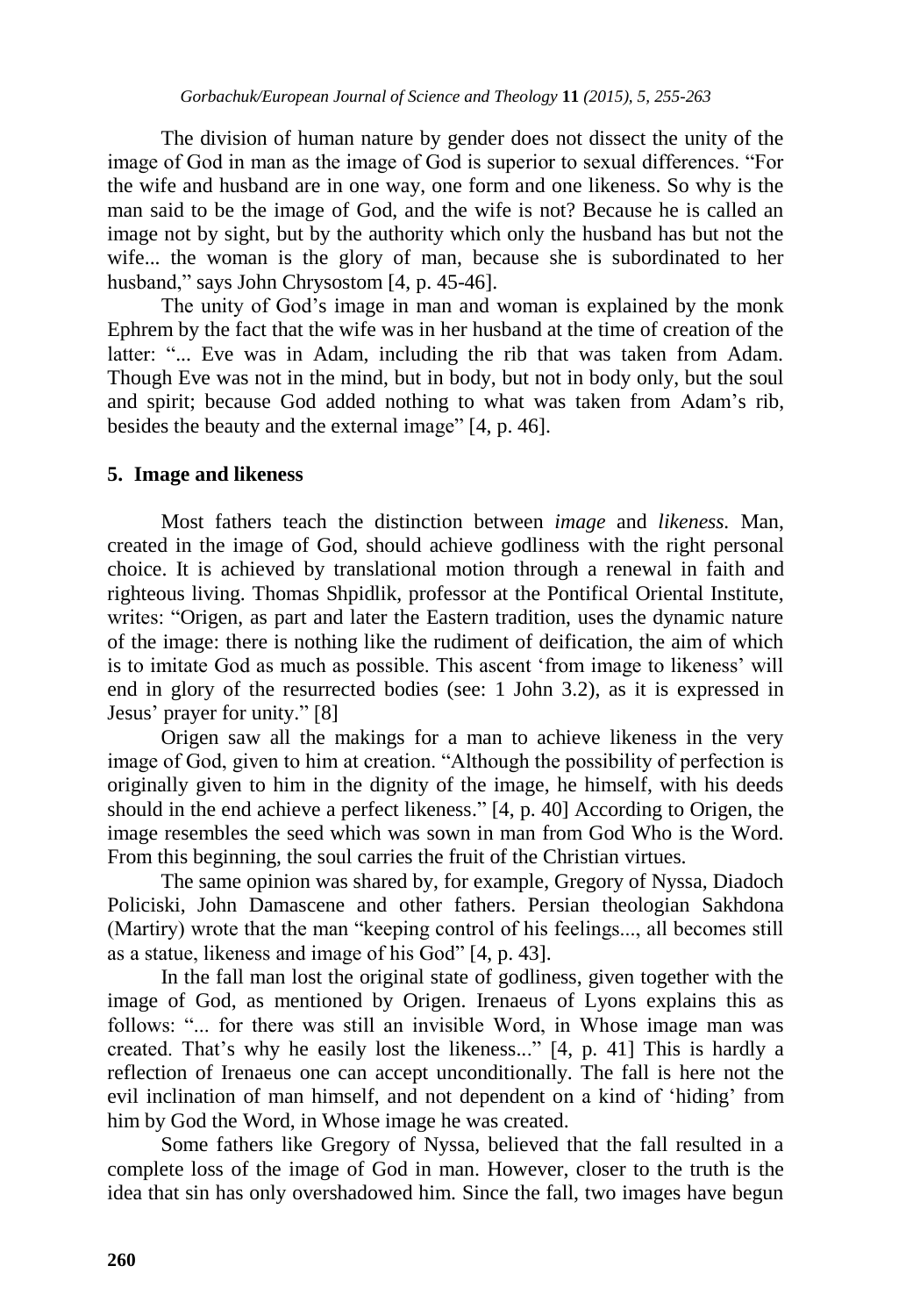to exist in man, one of God and one of the demonic. The lot of the sinner became a deep inner duality. Further, the process of spiritual recreation of man can only go by displacing the demonic presence. "What communion hath light with darkness? asks the Apostle Paul - And what concord hath Christ with Belial?" (2 Corinthians 6.14-15).

Restoration of the image and likeness of God in man is possible only through the incarnation of God. Irenaeus of Lyon says that God the Word "Himself made that was His way, and has restored the image, making the man through the visible Word in resemblance to the invisible Father" [4, p. 41].

#### **6. Image and personality.**

In our opinion, the important question is a theological consideration of the relationship of the person (hypostasis) and image. Leading Orthodox theologians of the 20<sup>th-21st</sup> centuries (N.R. Lossky, Archimandrite Sophronios (Sugars), H. Yannaras and others) tend to believe that the image of God is firstly expressed in the personality of a man.

Orthodox dogmatist S.A. Сhursanov writes: "People as individuals are called to ask human nature the image of existence determined by the absolute installation for the fullness of relationship with the Divine Persons and human persons" [9]. Hence the understanding of the image of God in man is a person. It is possible to think only that personality is inseparable from the notion of the image. But the notion of image is often broader than the concept of personality. For example, you can talk about Persons (hypostases) in the Holy Trinity, about the image of each divine Person, you can talk about the Image of the Holy Trinity, but it is impossible to talk about some common person of the Holy Trinity.

In the New Testament, starting with the theology of the Apostle Paul, we can distinguish two categories of texts. Some of them offer Christ as the image of God and other offer Christians as Christ"s image (2 Corinthians 4.4, Colossians 1.15, 1 Corinthians 15.49, 2 Corinthians 3.18, Romans 8.29, Colossians 3.10). The Holy Fathers, based on these texts, especially on the text about the creation of man in the image of God (Genesis 1.26-27), developed Theology with elements of Greek philosophy, which is the basis of patristic anthropology.

Due to the importance of the question of the relationship between image and identity, it is necessary to formulate a definition of the human person in the structure of the methodological paradigm of Orthodox anthropology and Humanities research. S.A. Chursanov defines personality as follows: "a Person is not reducible to nature free, open, creative, unique, irreducible in the sense of an indivisible and indestructible identity, unknowable analytical objective methods ontological basis of the person that determines the way of life of its individualized nature and actualizing itself in personal relationships" [10].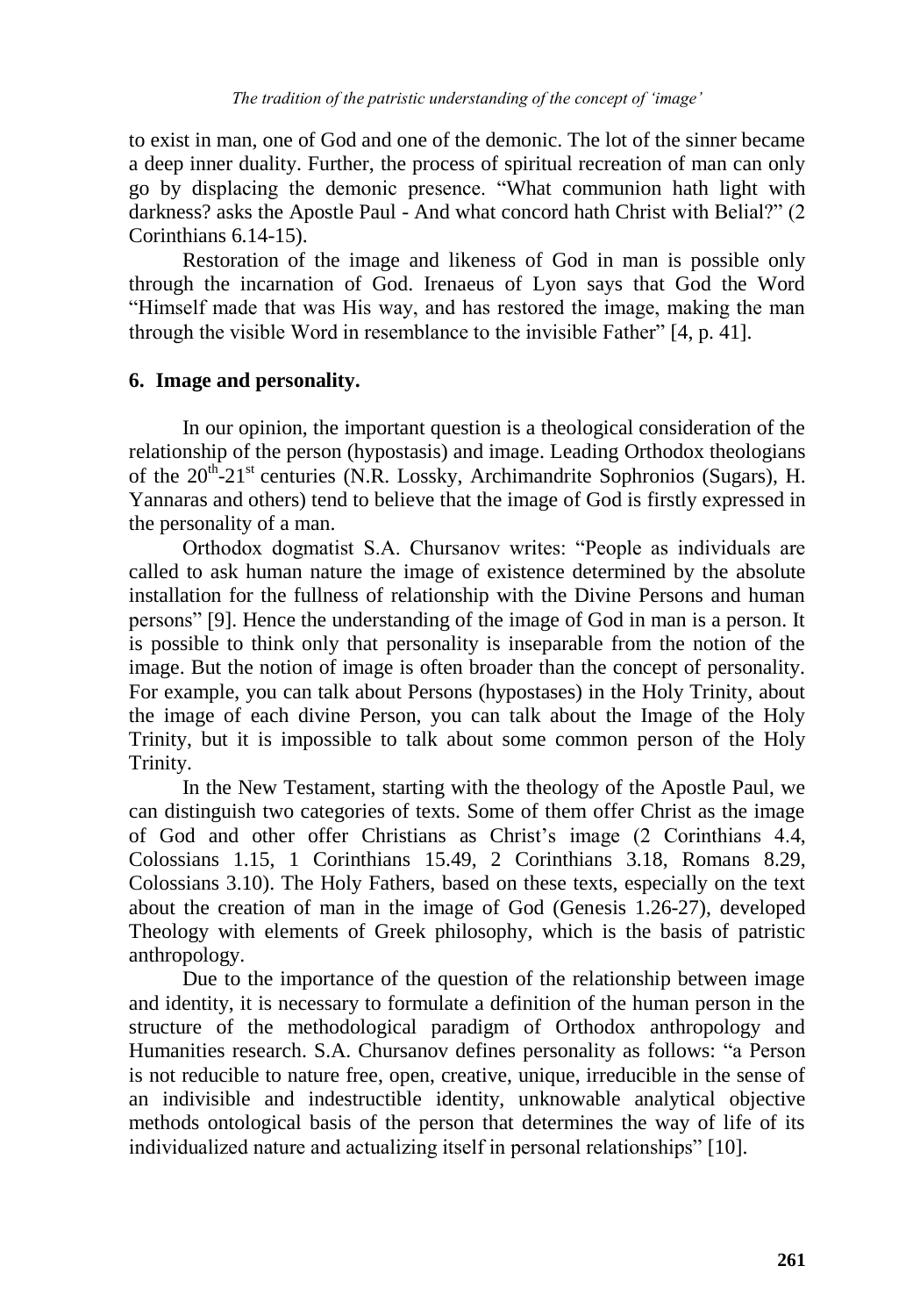Clarifying the Orthodox understanding of personality, S.A. Chursanov writes: "unlike any of the qualities of nature, the image of God, understood as a personality, is inseparable from man. He, in particular, cannot be destroyed by sin..." [9, p. 337]. From here is made the correct conclusion that no flaws of human nature can destroy a person's personality in the image of God, to which an unethical and inhumane attitude is unacceptable.

A strictly rational definition of the theological concepts of personality is virtually impossible. Attempts to characterize the otherness of the individual in relation to nature lead to negative characteristics and only "in order to build private personal anthropological models, based on a theological understanding of the human person and focused on solving urgent humanitarian problems, it is useful to present all of these personal characteristics of the image in the form of definitions" [9, p. 337]. Hence we can conclude that there may be not only one private theological definition of personality.

It is easy to see that the above definition of personality is largely descriptive, revealing its outward manifestation. I would like to draw more attention to internal personality characteristics. Moreover, reasoning about the Person (Persons) in the divine nature is left behind the frames of definition. After all, the human personality, as the person of the angel, contains only the reflection of the image of the Triune God. However, starting in a certain sense from the above formulation, we offer as an option the following definition of personality in the conditions of its existence in the uncreated divine and the created Angelo-human nature.

*Personality is logical, self-conscious freedom, the meaningful and semantic ontological core of absolute centrality in its individualized nature. It is a reflection and presence of the Divine spirit of life. By virtue of its divine origin, essence, and way of life the person is not reducible to nature and the unknowable by analytical objective methods.*

In this definition we have tried to underline our attention on the Central position of an individual in its individualized nature. It is that ontological centre, which holds and defines all correlated with it.

The second point, without which, in our opinion, at least some acceptable identification cannot take place, is a reference to the person as in the presence in her life. In the Divine Personalities this is a Life of itself. In the person of an angel, and man is its reflection and movement, as in the Genesis of all things. By the Personal God "we live and move and have our being" (Acts 17.28). This is evidenced by the Gospel: "... in Him was life, and the life was the light of men" (John 1.4).

So, we can conclude that the concept of 'image' in the patristic understanding goes beyond the theology of the person (hypostasis), itself covering almost the entire anthropocosmic plan that, for example, we have seen in the arguments of John of Damascus. The personality is inseparable from the image only in terms of its individualized nature.